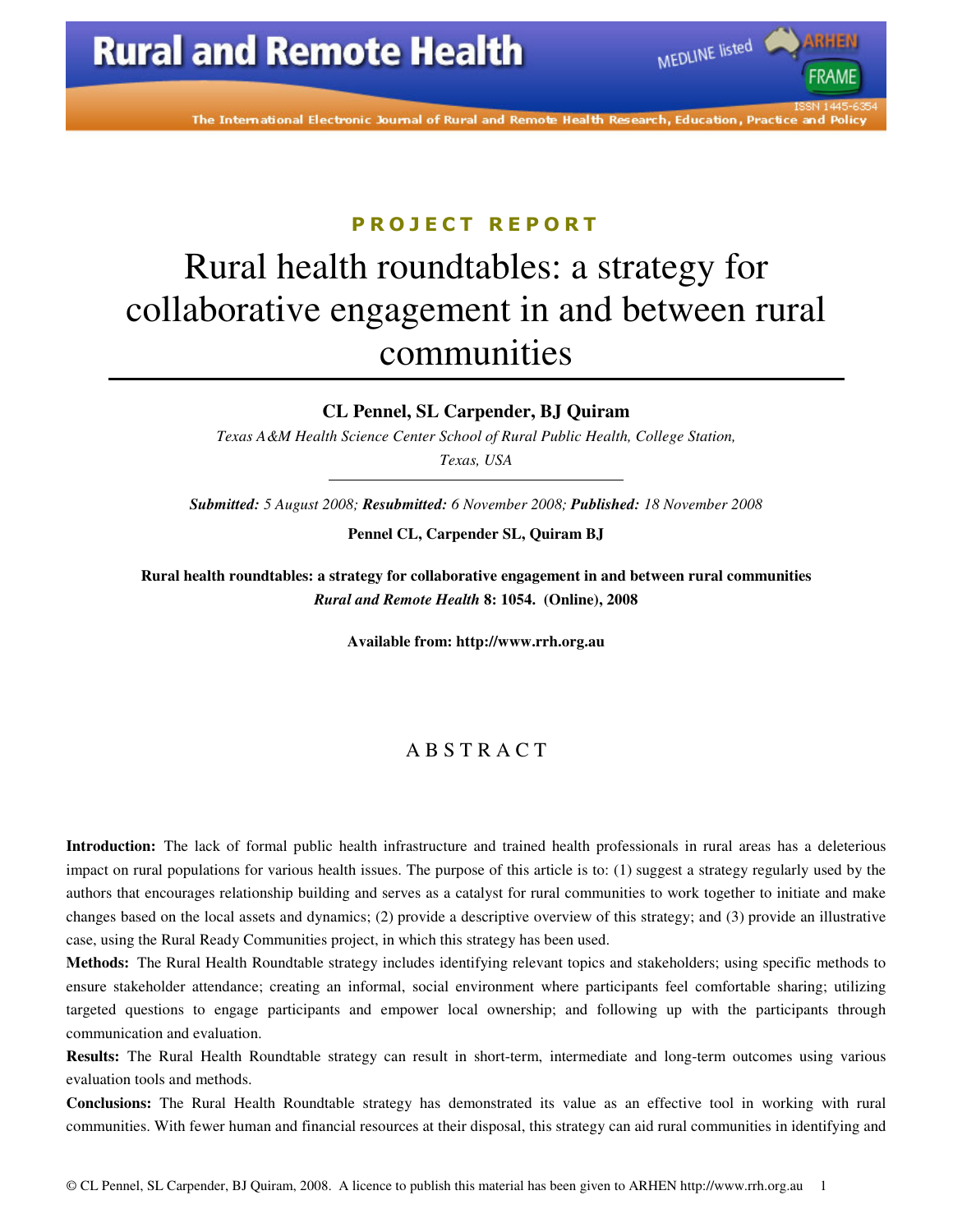The International Electronic Journal of Rural and Remote Health Research, Education Practice and Policy



utilizing their unique strengths to overcome resource deficits when responding to public health emergencies and natural disasters. Initiated in 1999, the methodology has been refined and enhanced over the past 8 years to more effectively reach stakeholders, ensure attendance and participation, promote sharing and discussions, build stakeholder networks and encourage continued communication and collaboration. The Rural Health Roundtable strategy has significant potential for replication and application to all areas of rural public health.

**Key words:** capacity building, community networks, emergency planning, public health system, USA.

### Introduction

There has been sufficient documentation to establish that the public health infrastructure in the USA is deteriorating throughout all geographic regions. Healthy People 2010 identifies public health infrastructure (Focus Area 23) as one of 28 necessary focus areas to achieve the two overarching HP 2010 goals, to: (i) increase quality and years of healthy life; and (ii) eliminate health disparities<sup>1</sup>. While there has been a fair amount of research and discussion about general public health infrastructure issues, little attention has been given to the rural dimensions of this topic<sup>2</sup>. The special issues and considerations of rural communities are often overlooked or underestimated.

The vast majority of the USA is rural. According to 2000 US Census data, 2292 counties (72.9%) out of a total of 3141 counties within the USA are designated as rural<sup>3</sup>. Eighty-three percent of the nation's land is in a rural area; 25% of the nation's population resides in a rural area. Rural communities confront challenges and limitations not faced by urban communities that affect the manner in which they are able to prevent, serve and respond to public health needs. A large number of these rural areas lack adequate health resources and are designated as health professional shortage areas (HPSAs) and/ or medically underserved areas (MUAs).

According to the landmark Institute of Medicine report<sup>4</sup>, 'no citizen from any community, no matter how small or remote should be without identifiable and realistic access to the

benefits of public health protection...' (p.144-5). However, rural citizens experience significant health disparities<sup>5</sup>. Rural communities face geographical, personnel, infrastructure, and funding challenges and many have no formal public health or healthcare infrastructure. Local health departments, where they do exist, have less capacity and fewer resources. According to Hajat, Stewart, and Hayes, a greater proportion of rural local public health agencies (72%) list budget restrictions as a barrier to obtaining needed staff, and a higher percentage (29%) of rural respondents indicate difficulty in attracting candidates to their geographic, area compared with metropolitan Local Public Health Agencies  $(LPHAs)$  and suburban  $LPHAs<sup>6</sup>$ . The challenge of maintaining, let alone strengthening, a public health workforce is greater in rural areas than urban centers because of a variety of issues including location, educational opportunities, and financial constraints that impact on recruitment and retention of personnel<sup>7,8</sup>. Further, the public health workforce in rural and urban areas is aging and retiring, but this is particularly so for public health nurses who provide the majority of care in rural areas<sup>9</sup>. This lack of formal public health infrastructure and trained public health professionals has a deleterious impact on rural populations.

Public health systems are defined as 'a complex network of individuals and organizations that have the potential to play critical roles in creating the conditions for health<sup>'10 (p.28)</sup>. Historically, rural communities have had to supplement public health services with the broader public health system, such as community health centers, rural health clinics or emergency medical service providers, where they exist,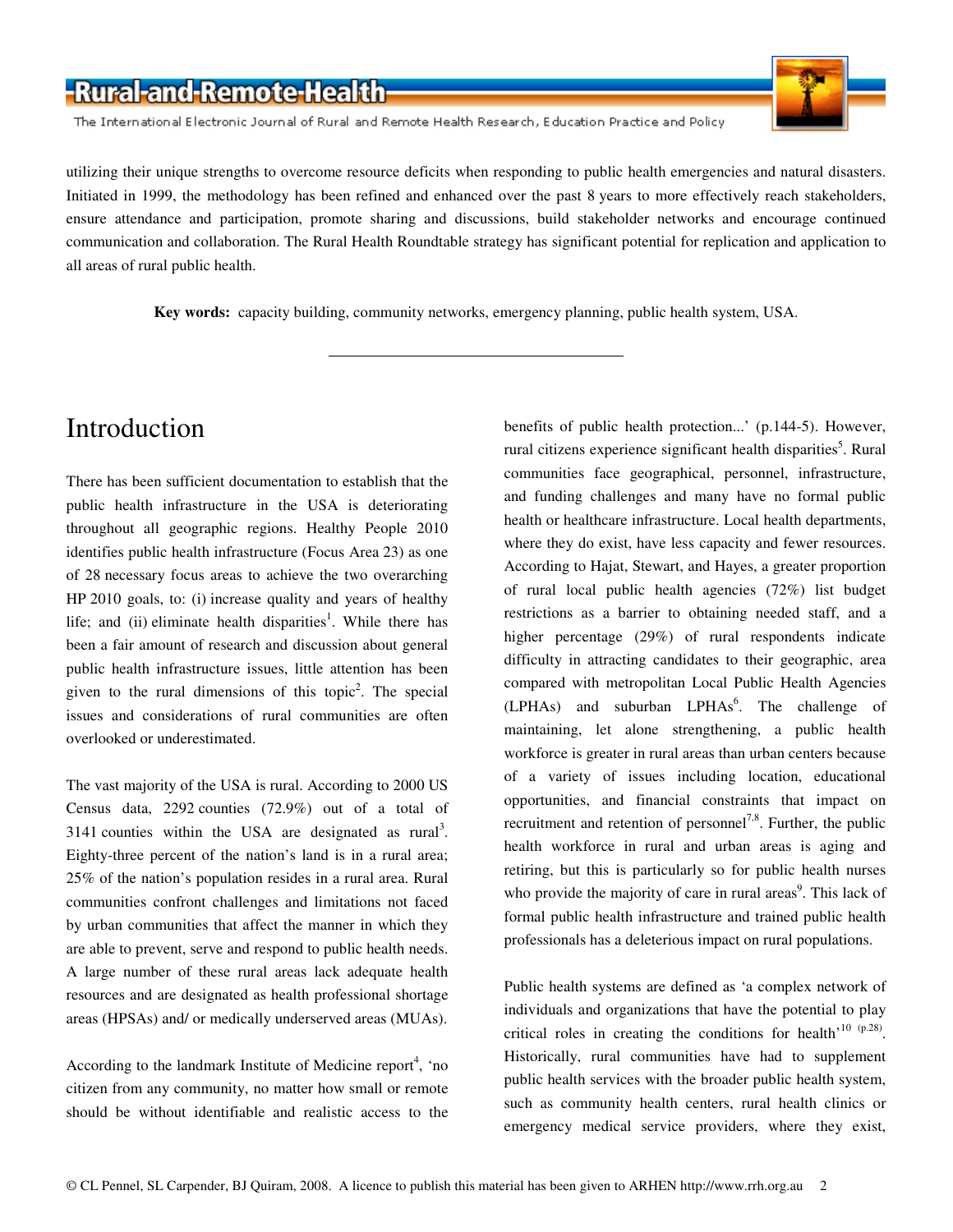The International Electronic Journal of Rural and Remote Health Research, Education Practice and Policy



and church members and employees<sup>8</sup>. Rural communities may differ significantly across geographic regions and even within the same region. This diversity of rural communities necessitates local solutions to local challenges<sup>8</sup>. Increasingly, systems approaches that improve community relationships, strengthen social networks and expand connectivity are being used to increase community planning efforts and strengthen public health capacity, which ultimately lead to community collaboration, planning, action and improved health status through sustainable community efforts. The 2002 edition of the Institute of Medicine report calls for a renewed exploration and strengthening of partnerships with the local medical community, voluntary services community, media, businesses and industry, and academic institutions necessary to have an active and robust public health system $10$ . Consequently, it is imperative that the broader rural public health system collaborates locally toward a common goal of improving existing rural public health capacity and the

The authors acknowledge that numerous models and approaches exist that engage and organize communities around community-identified problems and solutions. The purpose of this article is to: (i) suggest a strategy regularly used by the authors that encourages relationship building and

health of rural residents.

serves as a catalyst for rural communities to work together to initiate and make changes based on the local assets and dynamics; (ii) provide a descriptive overview of this strategy; and (iii) provide an illustrative case in which this strategy has been used.

### *Background*

The Texas A&M Health Science Center, School of Rural Public Health has pioneered a Rural Health Roundtable (RHR) strategy that has demonstrated effectiveness in engaging a target audience in a rural community or communities; identifying local strengths and resources, existing relationships and gaps within the current system; distinguishing the broader, non-traditional rural public health system and additional stakeholders; identifying and educating local decision-makers; and working together to address a specific rural health issue. This strategy has been used successfully in a number of venues to elicit a wide variety of outcomes including improving local emergency preparedness, bioterrorism and pandemic influenza planning; developing networks of interested health professionals working in the HIV/AIDS arena; initiating local capacity building processes; facilitating dialog to identify local resources and access issues; and identifying coalition building, obesity prevention and rural disaster planning best practices and success stories. Figure 1 provides an RHR graphical overview, illustrating stakeholders and outcomes for rural community emergency planning.

The purpose of the RHR is to engage local stakeholders in a face-to-face discussion about a particular public health issue. This informal, facilitated discussion endeavors to create a local network between the participants and is neither a needs assessment nor a focus group. The Roundtable strategy lends itself to replication and application in rural communities for various public health issues.

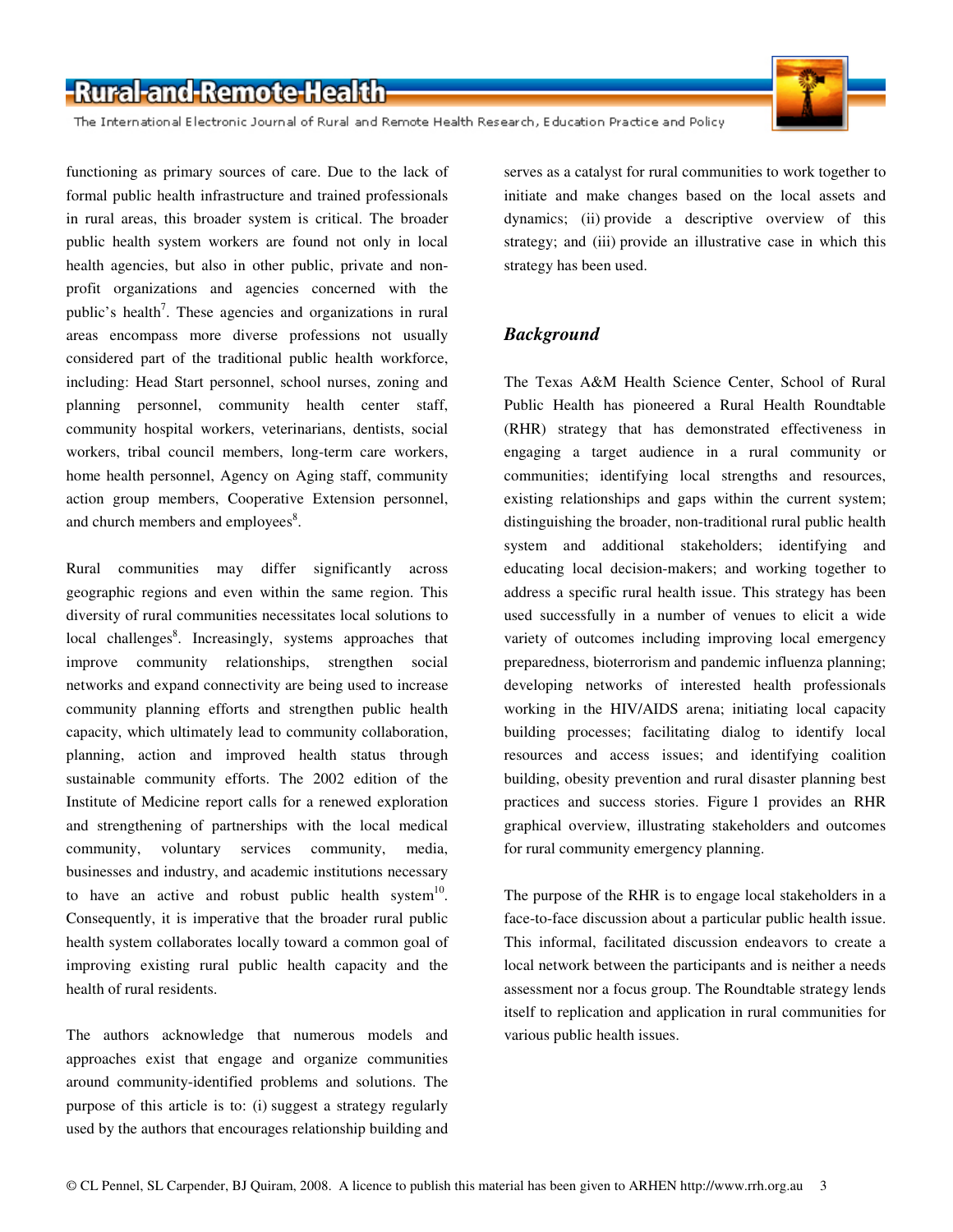The International Electronic Journal of Rural and Remote Health Research, Education Practice and Policy



**Figure 1: Rural community emergency planning using the Rural Health Roundtable strategy.** 

The illustrative case for using this strategy will be provided around rural community emergency planning. Given the lack of formal public health infrastructure, rural communities are dependent on non-traditional partners and volunteers in preparedness planning and response. According to Nelson, Lurie, Wasserman, & Zakowski, 'responsibility for the preparedness of the nation's communities lies not only with governmental agencies but also with active, engaged, and mobilized community residents, businesses, and nongovernmental organizations' or the broader public health system $^{11}$  (p.S9).

### Methods

The subsequent methodology for the RHR planning process is not chronological in nature; planning occurs concurrently.

#### *Topic and target questions*

A specific, relevant public health topic is identified for the roundtable discussion. Pre-determined, discussionstimulating questions are used to guide the discussion. Although the discussion will differ according to each group, these questions are interrelated to ensure redirection of straying discussions. The discussion questions are designed to: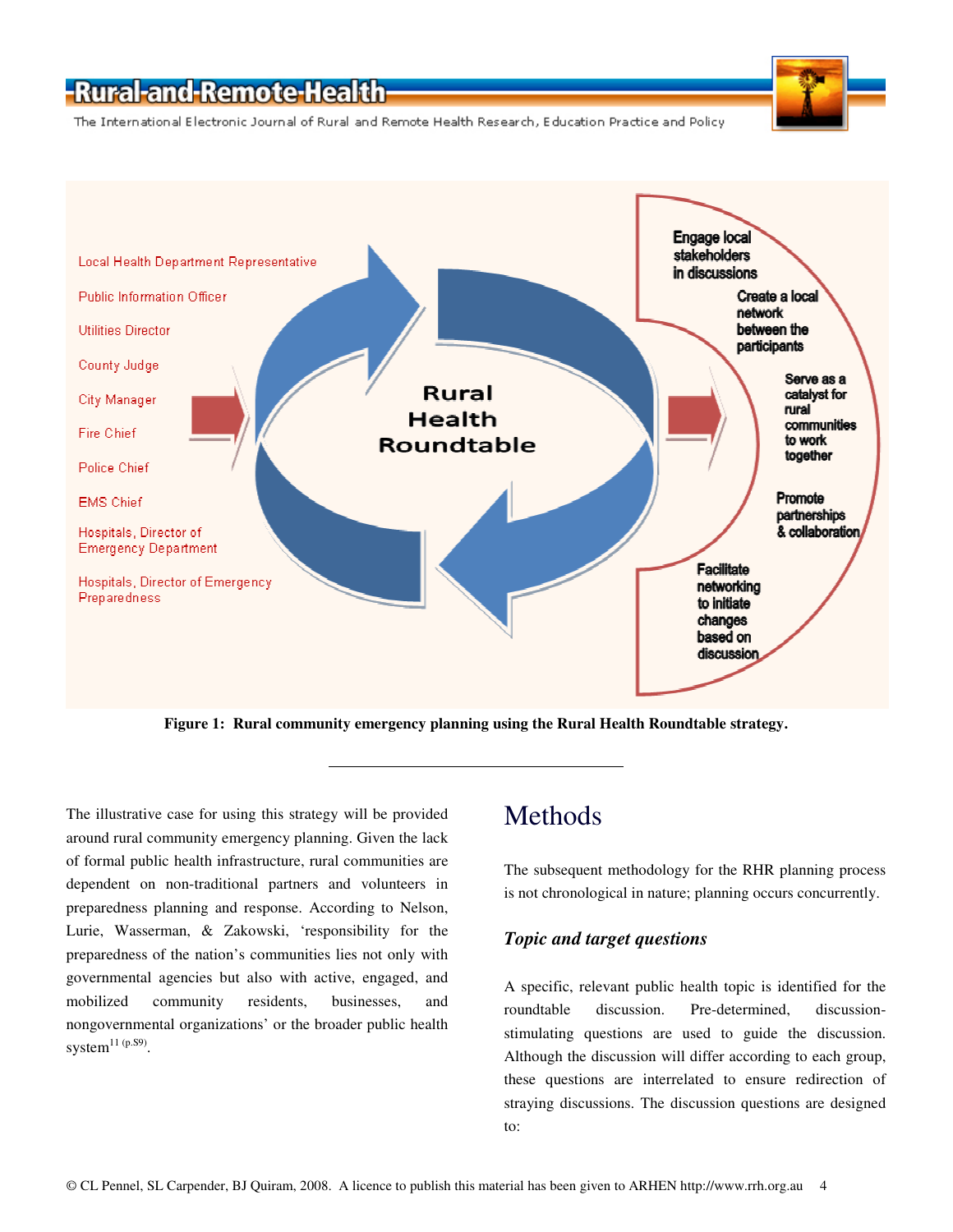The International Electronic Journal of Rural and Remote Health Research, Education Practice and Policy

- identify local strengths and assets (local resources)
- identify existing working relationships and partnerships
- identify what is currently in place regarding the topic
- identify best practices or success stories
- identify gaps or holes in existing system or services regarding the topic
- identify training, learning and skill needs of stakeholders to enhance local capability and participants' preferred methods for learning
- identify the extended public health network and who else should be at the table regarding the topic
- collectively identify one focus issue (pick low hanging fruit) which can be addressed and develop a plan of action to allow multidisciplinary collaboration
- identify three activities that each participant would like to accomplish in their community within the next month.

### *Audience identification*

Because the broader public health system is needed to supplement public health and healthcare services in rural populations, it is necessary to identify appropriate stakeholder categories. The stakeholder categories include those disciplines within the broader public health network that are involved in providing services or are responsible for the public health topic of interest. Stakeholder categories will vary depending on the health topic. Within the community or communities participating in the RHR, individual stakeholders are selected, by name, to take part in the Roundtable discussion. Various resources and local, regional and state contacts are utilized to identify individual stakeholders. It is preferable that a central location within the community or among communities is selected to convene the Roundtable for convenience, as well as being a neutral site that encourages participants to share openly. Before selecting a date, it is helpful to contact key community stakeholders to ensure no conflicting meetings or activities are scheduled for tentative dates.

'Cold calls' are made by telephone to potential participants to explain that the RHR is a two-hour, facilitated discussion, typically held over lunch; to extend an invitation to participate in the Roundtable; to determine their interest; and to receive referrals of other local stakeholders who should be invited to attend. Attempts are made to obtain a balance in the representatives present, so the Roundtable discussion is not too heavily weighted for any one discipline, community or organization.

### *Ensuring attendance*

After contacting potential participants by telephone, formal invitations are mailed to those indicating interest, with a request to RSVP. Including a map and directions to the RHR site is helpful. All stakeholders who were previously mailed an invitation are phoned again prior to the Roundtable to confirm their attendance and to obtain a lunch order. This call further encourages their attendance because the participant has made a 'commitment' to a meal that will be ordered specifically for them.

### *Rural health roundtable discussion*

On the day of the Roundtable, stakeholders arrive at the site, sign-in, fill out a contact information form and pick up their lunch. Approximately 15 min are allowed for participants to get settled, begin eating and converse with other participants. This creates an informal, social environment and helps encourage open dialogue and discussion once the Roundtable begins. The facilitator extends a welcome, describes the purpose of the RHR and invites participants to make self-introductions. The dialogue begins with the facilitator asking the target questions to guide the discussion. An individual other than the facilitator records detailed, hand-written notes.

On conclusion, participants are told the information they discussed will be used for local planning and incorporated into materials or upcoming events hosted for them by the facilitating organization. To promote collaboration and problem solving using existing assets, the group collectively

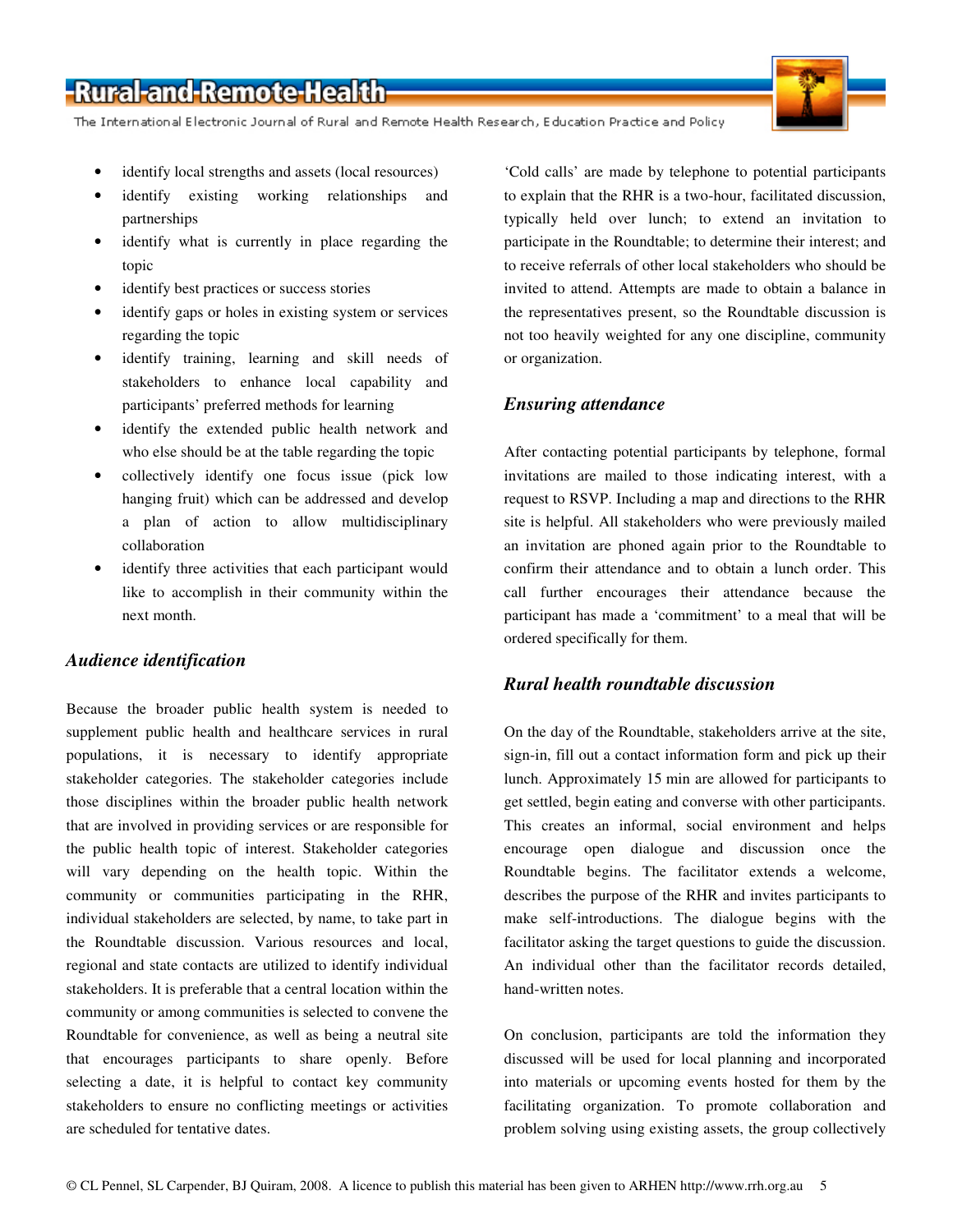The International Electronic Journal of Rural and Remote Health Research, Education Practice and Policy

identifies a local issue and develops a plan of action to address this issue. Following the Roundtable, all participants are instructed to complete a process evaluation to provide the facilitating organization with feedback and recommendations and to learn of three activities participants would like to accomplish in their communities within the months following the Roundtable.

### *Follow up*

**Communication:** It is imperative that the facilitating organization continue communication with the RHR participants and nurture the relationships once the RHR has concluded. The facilitating organization can maintain contact by offering current information and resources, opportunities for collaboration, technical assistance and notification of upcoming events, such as continuing educational activities. Continuing education opportunities may include those offered by the facilitating organization or other activities available throughout the region or state. Continuing education activities and other events can be used as tools to connect rural stakeholders throughout the state or region who have similar interests. These activities and events provide additional opportunities for stakeholders to work together and continue to expand their existing network.

**Evaluation:** A follow-up evaluation may be conducted to identify and assess changes made in the community to ameliorate the selected public health issue. Detailed, specific notes taken at the Roundtable reflect the qualitative information conveyed by the participants. Notes are compiled and arranged by topic, extricating common themes, proposed participant solutions to address concerns or gaps, and best practices or success stories. This information establishes baseline data that can be compared with data collected during a follow-up evaluation or Roundtable discussion.

The baseline data is used to identify and assess change that occurred between the initial roundtable discussion and follow up. Evaluation measures include:

- Are more and different strengths and assets identified?
- Are relationships stronger? Are networks denser?
- Are communities improving, expanding, and/ or creating new best practices?
- Are communities resolving the gaps or holes indicated at the initial Roundtable discussion?
- Are learning and skill needs being met? Have stakeholders sought out and attended educational and skill building activities?
- Are necessary stakeholders involved who were not previously involved? Did the larger group of stakeholders become part of the broader public health network?
- What progress has been made in the three activities identified individually?
- What advancements have been made in the one area collectively identified by the group?
- Has the group held additional meetings, developed a coalition, hosted community activities etc to address the public health issue?

### Results

The RHR strategy can result in short-term, intermediate and long-term outcomes using various evaluation tools, such as process evaluations and qualitative comparisons based on the roundtable discussions. While no formal quantitative evaluations have been conducted for this methodology to attest to its effectiveness in impacting the long-term health of participating communities, future plans exist to quantify existing qualitative data and to conduct social network analyses to graphically illustrate increases in network or partnership development.

#### *Short-term outcomes*

One short-term outcome of the Roundtable process is an information exchange among community stakeholders. The discussion results in the sharing of current activities and efforts, resources available locally or regionally, and gaps in

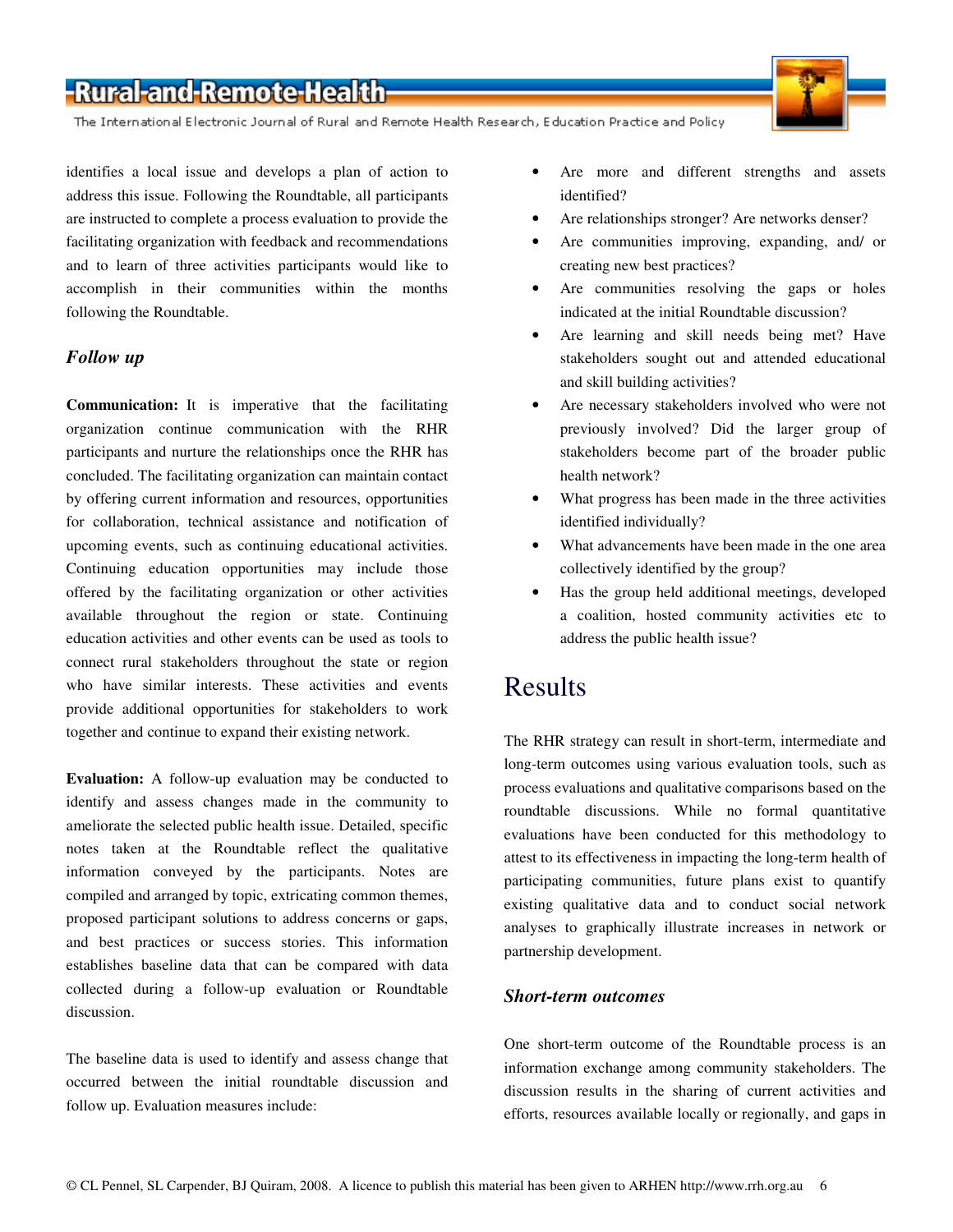The International Electronic Journal of Rural and Remote Health Research, Education Practice and Policy



community planning and in the broader public health system. The Roundtable discussion reflects the services, responsibilities and existing issues of attending organizations and agencies, as well as the collective assets available to promote partnerships and collaboration, and makes changes based on the issues discussed. The Roundtable generates qualitative summaries of the discussion, with common themes, proposed participant solutions, lessons learned and best practices or success stories. The Roundtable discloses and provides suggestions for issues in which the community or communities are contending and initiates further discussions, activities or the development of resources to accurately reflect comments.

Roundtables can also serve as a forum to promote educational and training opportunities. There is a general consensus that rural public health workers lack formal training in the concepts and principles of public health. According to the Center for Disease Control's Public Health's Infrastructure report, 78% of local health department personnel did not graduate with public health degrees<sup>12</sup>. Reaching out to these rural stakeholders, through the RHR, and notifying them of and encouraging participation in continuing education opportunities, results in a better educated and trained rural public health workforce and increased knowledge, skills and abilities to manage public health issues. Further, the Roundtables serve as an opportunity to reach out to the expanded, non-traditional rural public health system to increase their awareness and knowledge of public health issues.

### *Intermediate outcomes*

The intermediate outcomes of the Roundtable discussion include it serving as a catalyst to build stakeholder networks in rural communities, facilitating a broader and more inclusive ongoing dialogue, and enhancing communication to evolve the local network that will continue once the facilitating organization leaves. Local groups are empowered to take ownership, plan and problem solve with existing assets. Roundtable participants begin making actual changes in their community, such as seeking out information, holding meetings, developing coalitions, hosting community activities and involving other stakeholders to address the public health issue.

### *Long term*

While smaller communities have limited resources available, rural community stakeholders consistently indicate that their single greatest local resource is the people in the community. Based on the issues discussed, stakeholders begin working together as team to initiate changes that can impact on the long-term health of their community. Follow-up evaluations and assessments can determine the effectiveness of the Roundtable methodology and subsequent community activities and efforts by identifying and measuring both process and outcome changes that occur over time.

### *Illustrative case*

The Rural Ready Communities (RRC) project was created to help ensure that community health centers, rural health clinics and emergency medical service providers in nonhospital Texas counties have an emergency plan that can be integrated with other local planning efforts. During the project period there were 65 counties in Texas without a hospital. Figure 2 shows the counties in Texas without hospitals and the type of health system provider within those counties. Twelve RHR were convened with broad groups of local stakeholders to form networks for integrated planning, to identify and share rural emergency planning common themes and best practices, and to develop an emergency planning guide, based on these discussions, for rural healthcare systems. While the focus of this article is on the Roundtable strategy, the RRC project also included development of the rural community emergency planning guide, an advisory committee to provide project guidance and support, and a year-end statewide workshop to introduce and instruct participants using the planning guide.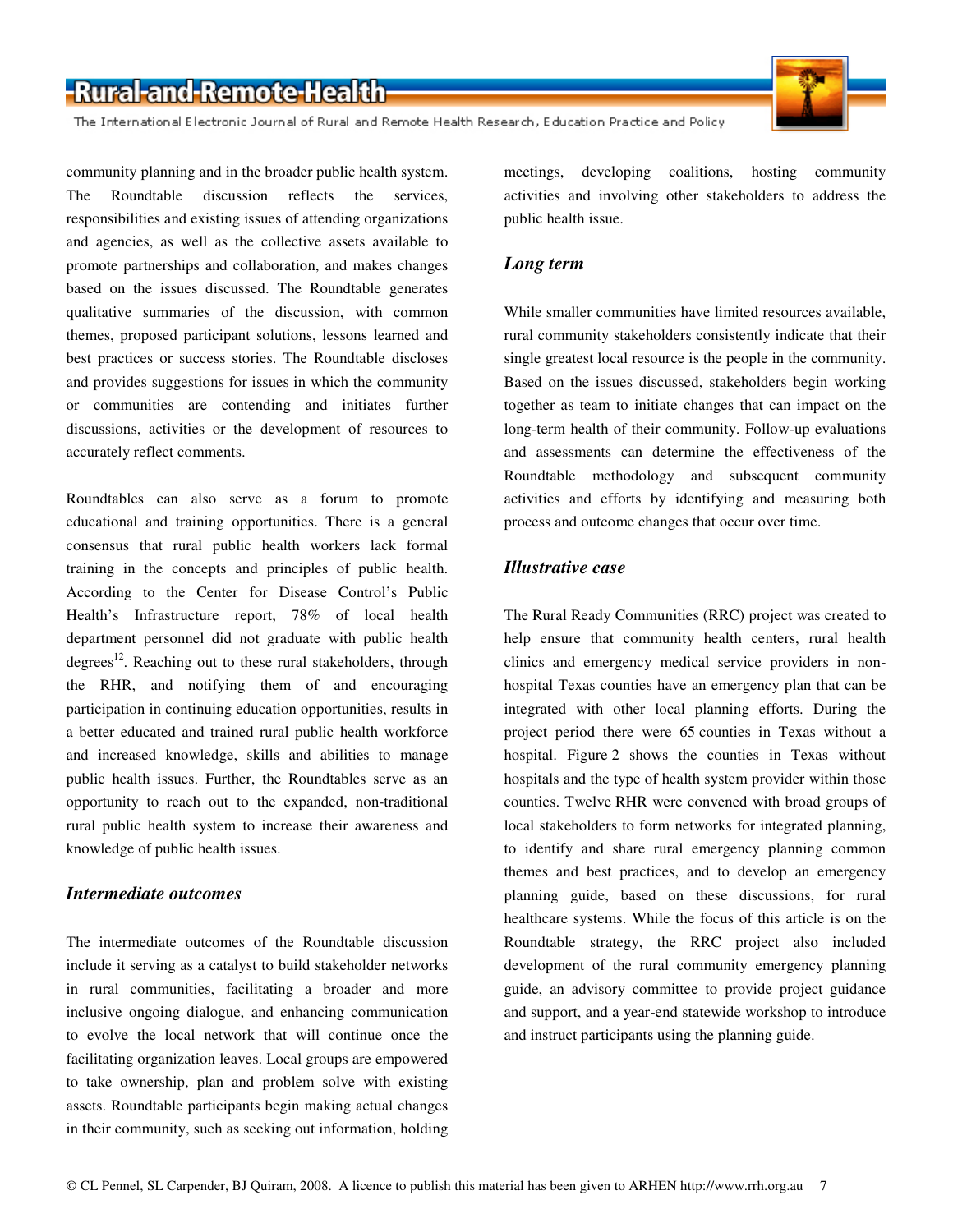The International Electronic Journal of Rural and Remote Health Research, Education Practice and Policy



Source: Office of the State Epidemiologist

**Figure 2: Texas Counties without hospitals.** 

#### *Short-term outcomes*

The total attendance for the RHR in the RRC project was 215 attendees from 59 Texas counties with an average of 17.9 attendees per roundtable. Table 1 illustrates the variety of RHR stakeholder attendee categories involved in improving rural community emergency preparedness planning. The RHRs generated qualitative summaries of the discussion, with common themes, proposed participant solutions, lessons learned and best practices or success stories. These thematic categories included volunteers; funding; communications, both between first responders and

other rescue workers and with the public; resources; training; partnerships and mutual aid agreements; community education and awareness; interface between health and emergency personnel/ systems; and liability. Table 2 further conveys the RHR discussions in terms of the common themes, proposed participant solutions and best practices identified, but this listing is by no means comprehensive. For the purposes of this article, best practices are loosely defined as participant-identified activities or methods that were successful in their community. The information provided by RHR participants enabled the creation of a rural emergency planning guidance document.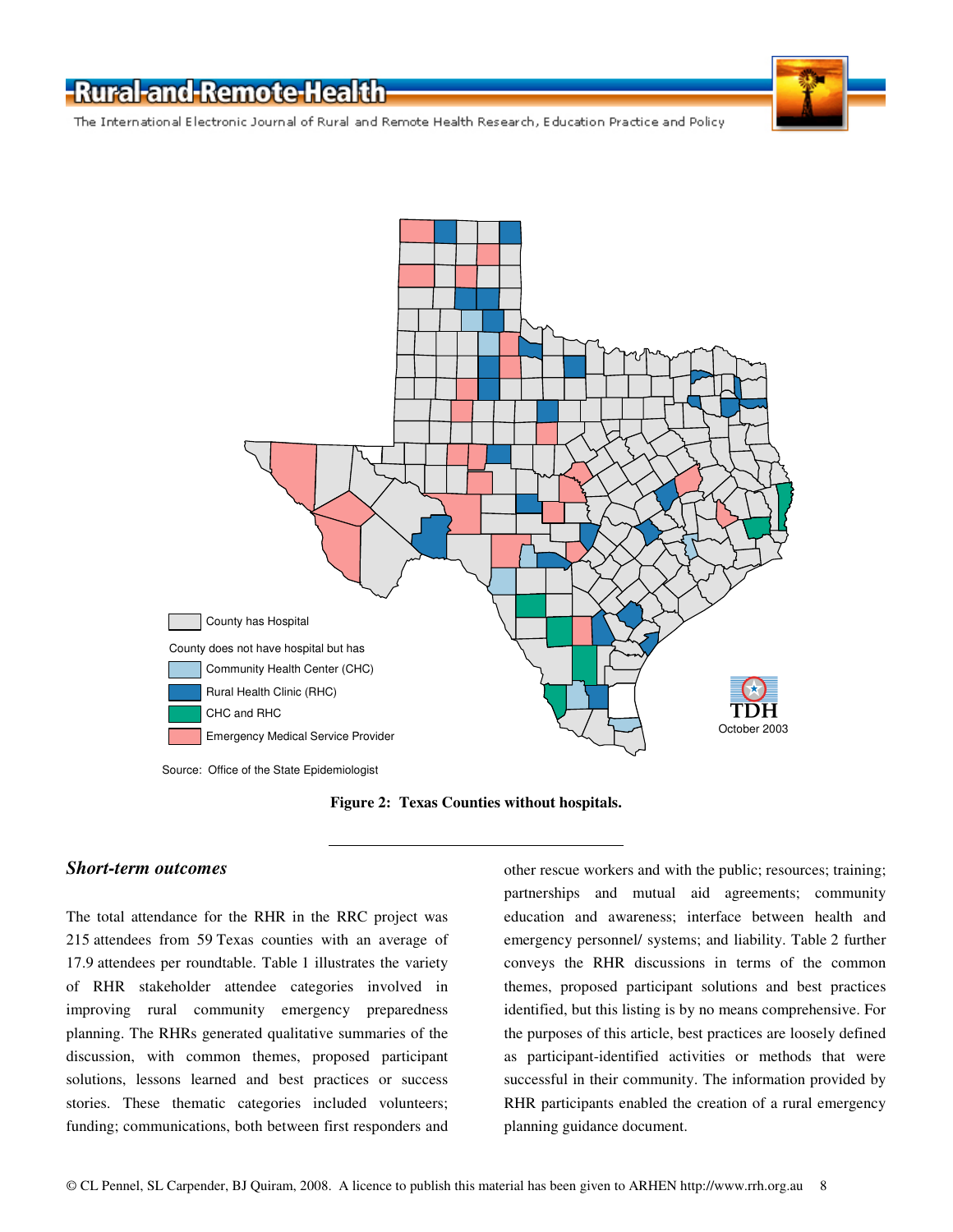The International Electronic Journal of Rural and Remote Health Research, Education Practice and Policy

#### **Table 1: Disciplines represented at Rural Health Roundtables for the Rural Ready Communities Project**

| • Local health authorities                                 | • School principals                                          |
|------------------------------------------------------------|--------------------------------------------------------------|
| • County judges                                            | • School nurses                                              |
| • City council members                                     | • Local health departments                                   |
| $\bullet$ Mayors                                           | • Public health nurses                                       |
| • County commissioners                                     | • Jail/ Prison Administrators                                |
| • Emergency management coordinators                        | • Funeral home directors                                     |
| • Public works                                             | • Clinic directors/administrators                            |
| • Utilities representatives                                | • Home health agencies                                       |
| • Local health professionals (registered nurses, dentists, | • Faith community representatives                            |
| physician assistants, nurse practitioners)                 | • Chamber of Commerce representatives                        |
| • Pharmacists                                              | • Local voluntary organizations                              |
| • Veterinarians                                            | • Cooperative extension agencies                             |
| • State game wardens                                       | • Justices of the Peace                                      |
| • Sheriff, police, public safety departments and other law | • Airport representatives                                    |
| enforcement officials                                      | • Nursing home administrators                                |
| • Emergency medical services                               | • Councils of Government                                     |
| • Fire chiefs/ fire marshalls                              | • Local businesses (large and small)                         |
| • Department of transportation                             | • Representatives from high risk settings (nuclear facility) |
| • School superintendents                                   | • CERT Program coordinators                                  |

### **Table 2: Rural Health Roundtables: common themes, proposed participant solutions and best practices**

| <b>Topic</b> | <b>Discussion/comments</b>                                            | <b>Solutions</b>                                       | <b>Best practices</b>                                                 |
|--------------|-----------------------------------------------------------------------|--------------------------------------------------------|-----------------------------------------------------------------------|
| Volunteers   | Heavy reliance on volunteers to                                       | Develop a list of potential                            | Recruited retired nurses from surrounding                             |
|              | perform first responder roles.                                        | volunteers.                                            | urban communities.                                                    |
|              | Volunteers are often full-time                                        | Recruit 'non-typical'                                  | Provided incentives to retired volunteers.                            |
|              | employees.                                                            | volunteers for non-health-<br>related tasks.           | such as CNEs.                                                         |
|              | The volunteer base is small and                                       |                                                        | Used the Retired Senior Volunteer                                     |
|              | redundant.                                                            | Be flexible in assigning tasks to<br>volunteers.       | Program (RSVP) to recruit volunteers.                                 |
|              | Volunteers need training prior to                                     |                                                        | Geared volunteer responsibilities to                                  |
|              | an event.                                                             | Keep volunteers enthused with<br>periodic meetings and | interests and time constraints.                                       |
|              | Fear for foreign-born volunteers'<br>safety due to potential distrust | trainings.                                             | Teamed 3-4 non-professional volunteers<br>with one paid professional. |
|              | and retaliation after a terrorist                                     | Share job responsibilities                             |                                                                       |
|              | event.                                                                | among volunteers to prevent                            | Utilized the Ministerial Alliance to recruit                          |
|              |                                                                       | burnout.                                               | volunteers from churches.                                             |
|              |                                                                       |                                                        | Recruited and trained high school students.                           |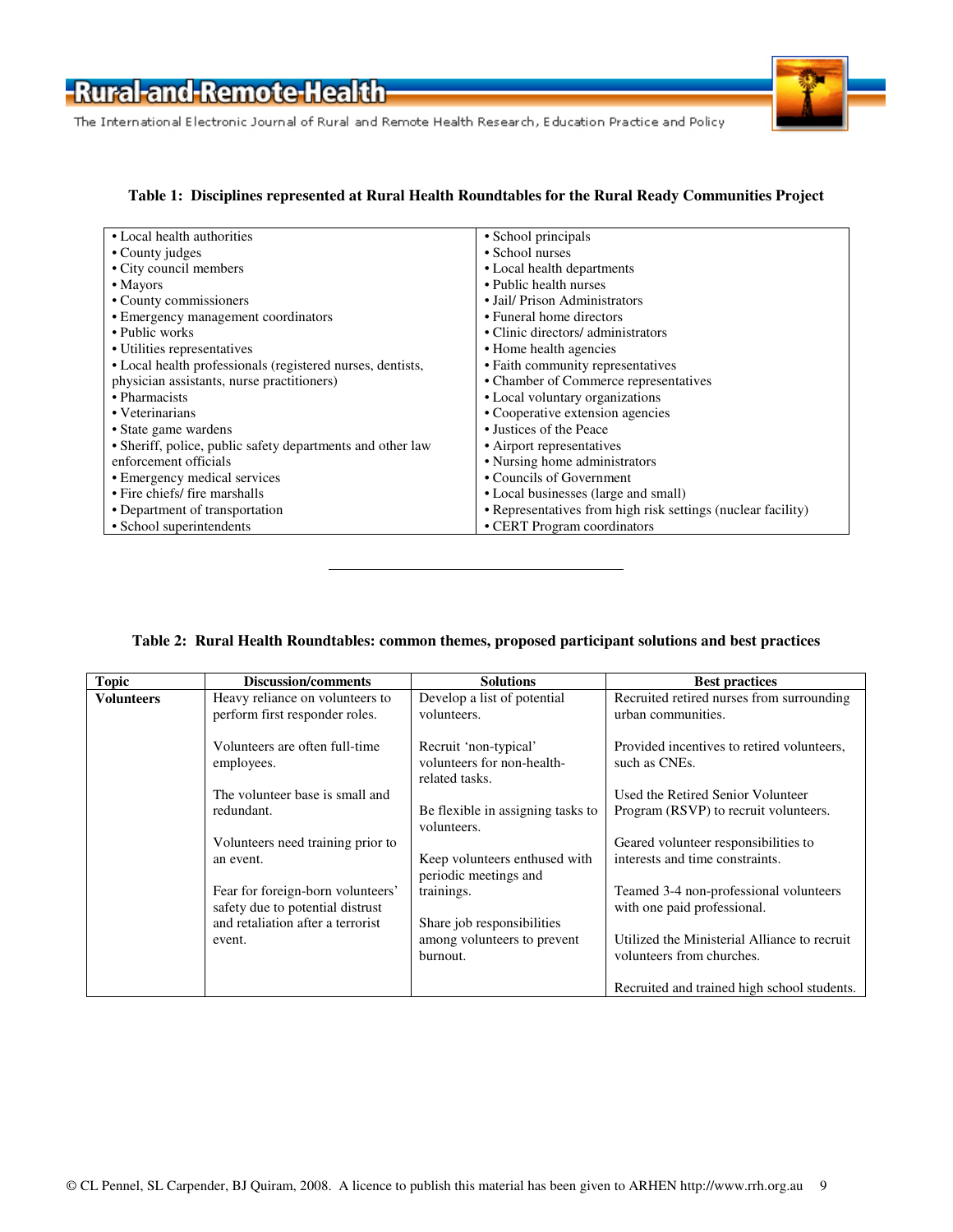

#### **Table 2: cont'd**

| <b>Topic</b>   | <b>Discussion/comments</b>                             | <b>Solutions</b>                  | <b>Best practices</b>                        |
|----------------|--------------------------------------------------------|-----------------------------------|----------------------------------------------|
| <b>Funding</b> | Local governments don't have                           | Funding process needs to be       | The Rural Volunteer Fire Department          |
|                | resources for unfunded                                 | streamlined so that money does    | Assistance Program provided materiel to      |
|                | mandates.                                              | not run out before it reaches     | local jurisdictions through a cost-sharing   |
|                |                                                        | rural areas.                      | program.                                     |
|                | Rural areas do not have the                            |                                   |                                              |
|                | personnel available to write and                       | Money should be 'dual-            | The USDA Rural Community                     |
|                | submit grant applications.                             | purpose' to build rural health    | Development Initiative provides a            |
|                |                                                        | infrastructure.                   | collective grant resource.                   |
|                | Rural areas may not qualify for                        |                                   |                                              |
|                | funding because of population                          | Clear, written guidelines         |                                              |
|                | size, limited infrastructure or                        | should be provided to locals on   |                                              |
|                | matching fund requirements.                            | how money can be used.            |                                              |
|                | Local funding through donations                        | Develop a grants reference list   |                                              |
|                | may have been tapped out.                              | to help locals identify available |                                              |
|                |                                                        | funding sources.                  |                                              |
|                | Governmental restrictions on                           |                                   |                                              |
|                | spending may keep locals from                          |                                   |                                              |
|                | purchasing needed but                                  |                                   |                                              |
|                | unapproved resources.                                  |                                   |                                              |
|                |                                                        |                                   |                                              |
|                | State and federal entities do not                      |                                   |                                              |
|                | know rural needs.                                      |                                   |                                              |
|                |                                                        |                                   |                                              |
|                | Rural areas have fewer resources                       |                                   |                                              |
| Communications | from which to draw.<br>Cell phones do not work in many | Ring church bells to notify the   | Locals work with Regional Councils of        |
|                | rural areas.                                           | public of an incident.            | Government on interoperability plans to      |
|                |                                                        |                                   | improve communications and provide           |
|                | Purchase of satellite phones may                       | Use a microphone or               | common channels for jurisdictions            |
|                | be cost-prohibitive for many                           | megaphone to direct the public.   | throughout the state.                        |
|                | rural jurisdictions.                                   |                                   |                                              |
|                |                                                        | Establish a First Call            | Quarterly meetings are held to bring all the |
|                | There are no or few media                              | Interactive Network (Reverse      | 'players' together for planning and to test  |
|                | channels in rural areas.                               | 911).                             | the Reverse 911 system.                      |
|                |                                                        |                                   |                                              |
|                | Many rural residents do not have                       | Prepare in advance clear,         | Communications are streamlined by            |
|                | access to local media services.                        | accurate, culturally appropriate, | housing all first responder services in the  |
|                |                                                        | multilingual information.         | same building using the same radio           |
|                |                                                        | Keep the message consistent.      | system.                                      |
|                |                                                        |                                   | Distribution of equipment throughout         |
|                |                                                        |                                   | several locations in a community             |
|                |                                                        |                                   | prevented a total shut-down of the           |
|                |                                                        |                                   | infrastructure after tornado damage.         |
|                |                                                        |                                   |                                              |
|                |                                                        |                                   | Pre-identification of special populations    |
|                |                                                        |                                   | has helped develop appropriate               |
|                |                                                        |                                   | communication strategies during an event.    |
|                |                                                        |                                   | A response to a false alarm provided an      |
|                |                                                        |                                   | opportunity to test communication            |
|                |                                                        |                                   | channels and modify protocols based upon     |
|                |                                                        |                                   | lessons learned.                             |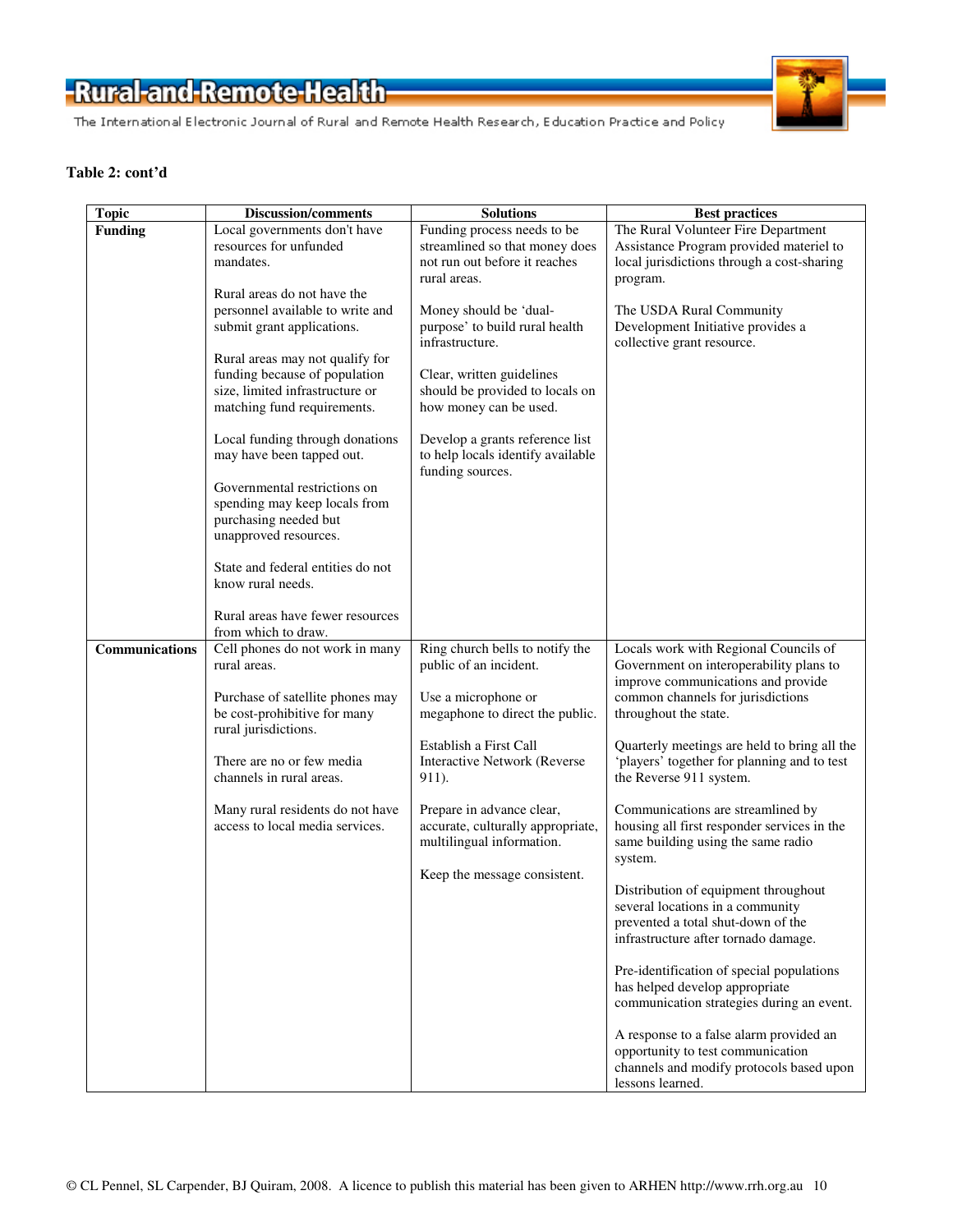The International Electronic Journal of Rural and Remote Health Research, Education Practice and Policy

#### **Table 2: cont'd**

| <b>Topic</b>     | <b>Discussion/comments</b>        | <b>Solutions</b>                 | <b>Best practices</b>                        |
|------------------|-----------------------------------|----------------------------------|----------------------------------------------|
| <b>Resources</b> | Rural areas have limited          | Utilize non-traditional          | The greatest resource in a rural area is the |
|                  | resources.                        | professionals if a mass          | community itself.                            |
|                  |                                   | inoculation is necessary.        |                                              |
|                  | There is a concern about the      |                                  | The Texas Funeral Directors and              |
|                  | response times when relying on    | A number of existing groups      | Morticians Association provide               |
|                  | mutual aid agreements with        | found in rural areas can be used | refrigerated mobile trucks for mass          |
|                  | surrounding counties.             | as sources for personnel and     | casualties.                                  |
|                  |                                   | resources.                       |                                              |
|                  | Rural areas rely heavily upon     |                                  | The Office of Rural Community Affairs        |
|                  | local and regional resources.     | Public schools can provide       | (ORCA) funded defibrillators and             |
|                  |                                   | school buses for mass            | resuscitation equipment and training to      |
|                  | Morgue capacity in rural areas is | evacuation.                      | rural areas.                                 |
|                  | a major concern; many             |                                  |                                              |
|                  | communities do not have a         | Texas Forest Service and         |                                              |
|                  | funeral home.                     | Public Works can provide         | Schools have on- and off-campus              |
|                  |                                   | heavy equipment.                 | emergency plans and exercise them            |
|                  | Disposal of large numbers of      |                                  | regularly.                                   |
|                  | animal carcasses is a concern in  | All emergency plans within the   |                                              |
|                  | rural communities.                | county should be 'in the same    | Volunteer Weather Watchers are an            |
|                  |                                   | language' and consistent.        | important resource during some               |
|                  |                                   |                                  | emergencies.                                 |
|                  |                                   | Designate one central location   |                                              |
|                  |                                   | for mass vaccination and         | A central location was designated in the     |
|                  |                                   | dispensing.                      | community as a meeting place during an       |
|                  |                                   |                                  | emergency.                                   |
|                  |                                   | Involve all key stakeholders in  |                                              |
|                  |                                   | the planning process.            | The high school football field has been      |
|                  |                                   |                                  | designated a temporary morgue.               |
|                  |                                   | School nurses are an important   |                                              |
|                  |                                   | resource in rural areas.         |                                              |
| <b>Training</b>  | Training updates need to be       | Conduct multidisciplinary        | Some rural areas have effectively used the   |
|                  | provided to all volunteer groups. | tabletop exercises.              | Community Emergency Response Team            |
|                  |                                   |                                  | (CERT) Program to recruit and train          |
|                  |                                   |                                  | volunteers.                                  |
|                  |                                   |                                  |                                              |
|                  |                                   |                                  | Funeral home directors have begun to         |
|                  |                                   |                                  | meet locally for training instead of         |
|                  |                                   |                                  | commuting to urban areas.                    |
|                  |                                   |                                  |                                              |
|                  |                                   |                                  | Training opportunities were leveraged by     |
|                  |                                   |                                  | participating in trainings conducted in      |
|                  |                                   |                                  | urban areas.                                 |
|                  |                                   |                                  | Associations such as the Texas Veterinary    |
|                  |                                   |                                  | Medical Association provided training on     |
|                  |                                   |                                  | agroterrorism.                               |
|                  |                                   |                                  |                                              |
|                  |                                   |                                  | Crisis Management Training offered to        |
|                  |                                   |                                  | school personnel was attended by other       |
|                  |                                   |                                  | members of the response community.           |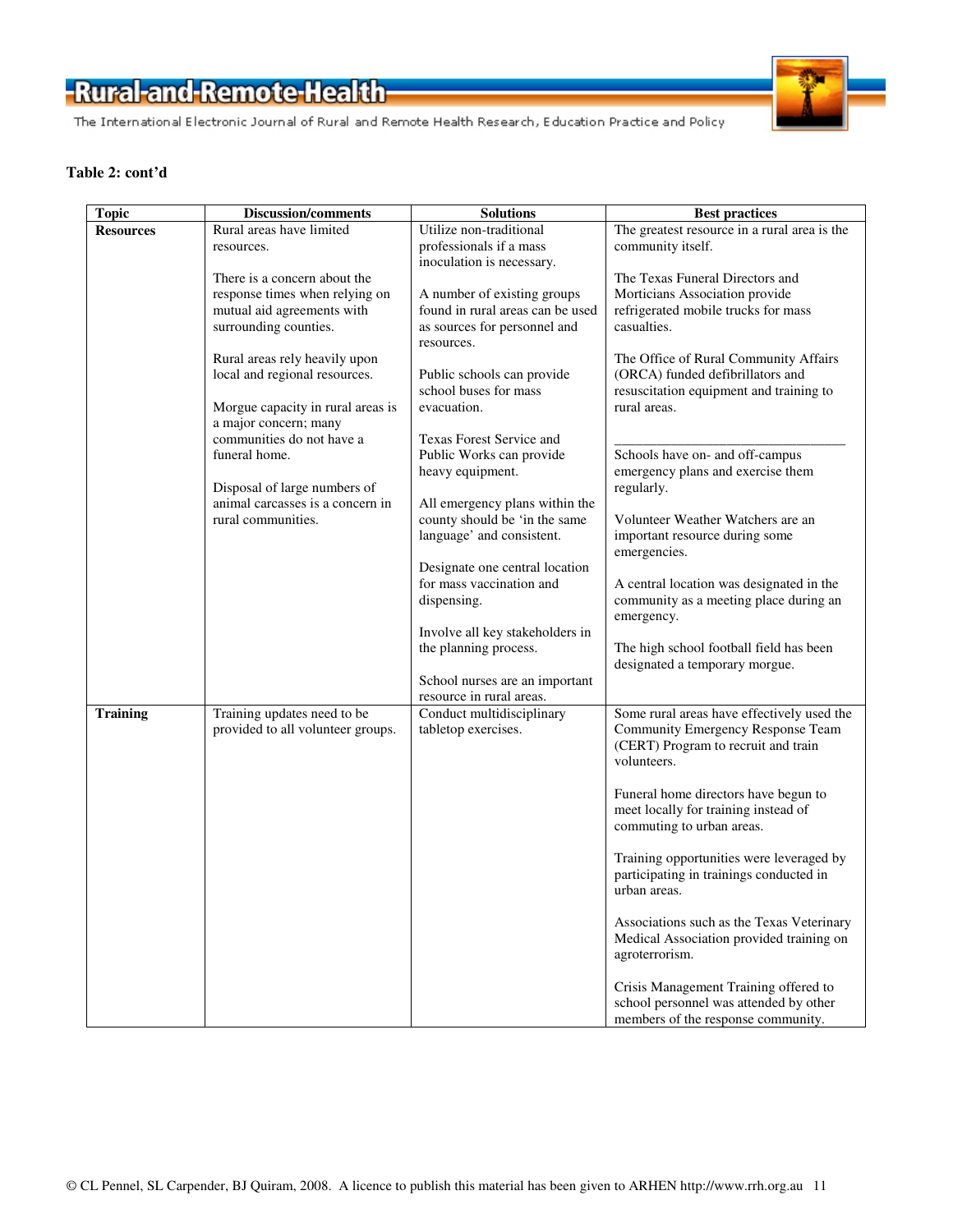The International Electronic Journal of Rural and Remote Health Research, Education Practice and Policy



#### **Table 2: cont'd**

| <b>Topic</b>                         | <b>Discussion/comments</b>                                                                                                                                                                                                                                                   | <b>Solutions</b>                                                                                                                                                                                                                                                                                                                                                                                                                                                                                                                                                                                                                                                                                                                                                                                           | <b>Best practices</b>                                                                                                                                                                                                                                                                                                                                                                                                                                                                                                                                                                                                                                                 |
|--------------------------------------|------------------------------------------------------------------------------------------------------------------------------------------------------------------------------------------------------------------------------------------------------------------------------|------------------------------------------------------------------------------------------------------------------------------------------------------------------------------------------------------------------------------------------------------------------------------------------------------------------------------------------------------------------------------------------------------------------------------------------------------------------------------------------------------------------------------------------------------------------------------------------------------------------------------------------------------------------------------------------------------------------------------------------------------------------------------------------------------------|-----------------------------------------------------------------------------------------------------------------------------------------------------------------------------------------------------------------------------------------------------------------------------------------------------------------------------------------------------------------------------------------------------------------------------------------------------------------------------------------------------------------------------------------------------------------------------------------------------------------------------------------------------------------------|
| Partnerships/<br>mutual aid          | The plans for various entities<br>have not been integrated.<br>There is concern about<br>cooperation and collaboration<br>among responding agencies from<br>other jurisdictions.<br>Individual responders do not<br>always understand how mutual<br>aid agreements function. | Networking with all key<br>stakeholders is essential to<br>improved collaboration.<br>Most counties have mutual aid<br>agreements at the county,<br>regional and state levels.<br>Engage state representatives<br>about rural issues and needs.<br>Mandate certain agencies to<br>partner as a requirement for<br>funding.<br>Get local elected officials<br>involved in the planning<br>process.<br>Exercise and revise the<br>emergency plan more than<br>once a year.<br>Rural areas have specific<br>issues; rural counties should<br>meet together periodically to<br>leverage resources and discuss<br>common areas of interest.<br>Suggest creating regional or<br>multi-county Emergency<br>Management Coordinators who<br>could foster collaboration and<br>decrease duplication of<br>resources. | The Disaster District Committee, a part of<br>the State Emergency Management System,<br>has been very effective in coordinating the<br>activities of response agencies.<br>Some counties have agreements with<br>urban medical centers to use air<br>ambulances.<br>Meetings that include the volunteer<br>workforce are scheduled in the evening.<br>Each county resident is levied a fee to<br>cover the cost of air evacuation for anyone<br>in that county.<br>Exercises that required interagency<br>collaboration identified several<br>communication problems.<br>Flyers were continually disseminated to all<br>key stakeholders to keep involvement<br>high. |
|                                      |                                                                                                                                                                                                                                                                              | An animal evacuation plan is<br>essential in rural areas.                                                                                                                                                                                                                                                                                                                                                                                                                                                                                                                                                                                                                                                                                                                                                  |                                                                                                                                                                                                                                                                                                                                                                                                                                                                                                                                                                                                                                                                       |
| Community<br>education/<br>awareness | There is concern about how to<br>convince the public to react when<br>a rapid response is needed.<br>Schools have emergency plans,                                                                                                                                           | Schools could play a big part in<br>the education of children and<br>parents.<br>It is important to use multiple.                                                                                                                                                                                                                                                                                                                                                                                                                                                                                                                                                                                                                                                                                          | Surveys to determine the community's<br>health and emergency training needs were<br>distributed to citizens and businesses in a<br>rural area.                                                                                                                                                                                                                                                                                                                                                                                                                                                                                                                        |
|                                      | but are concerned about parents<br>that panic.                                                                                                                                                                                                                               | methods when educating the<br>public.                                                                                                                                                                                                                                                                                                                                                                                                                                                                                                                                                                                                                                                                                                                                                                      | A coalition, convened because of concern<br>about arsenic in the drinking water,<br>spurred the State Health Department to act.                                                                                                                                                                                                                                                                                                                                                                                                                                                                                                                                       |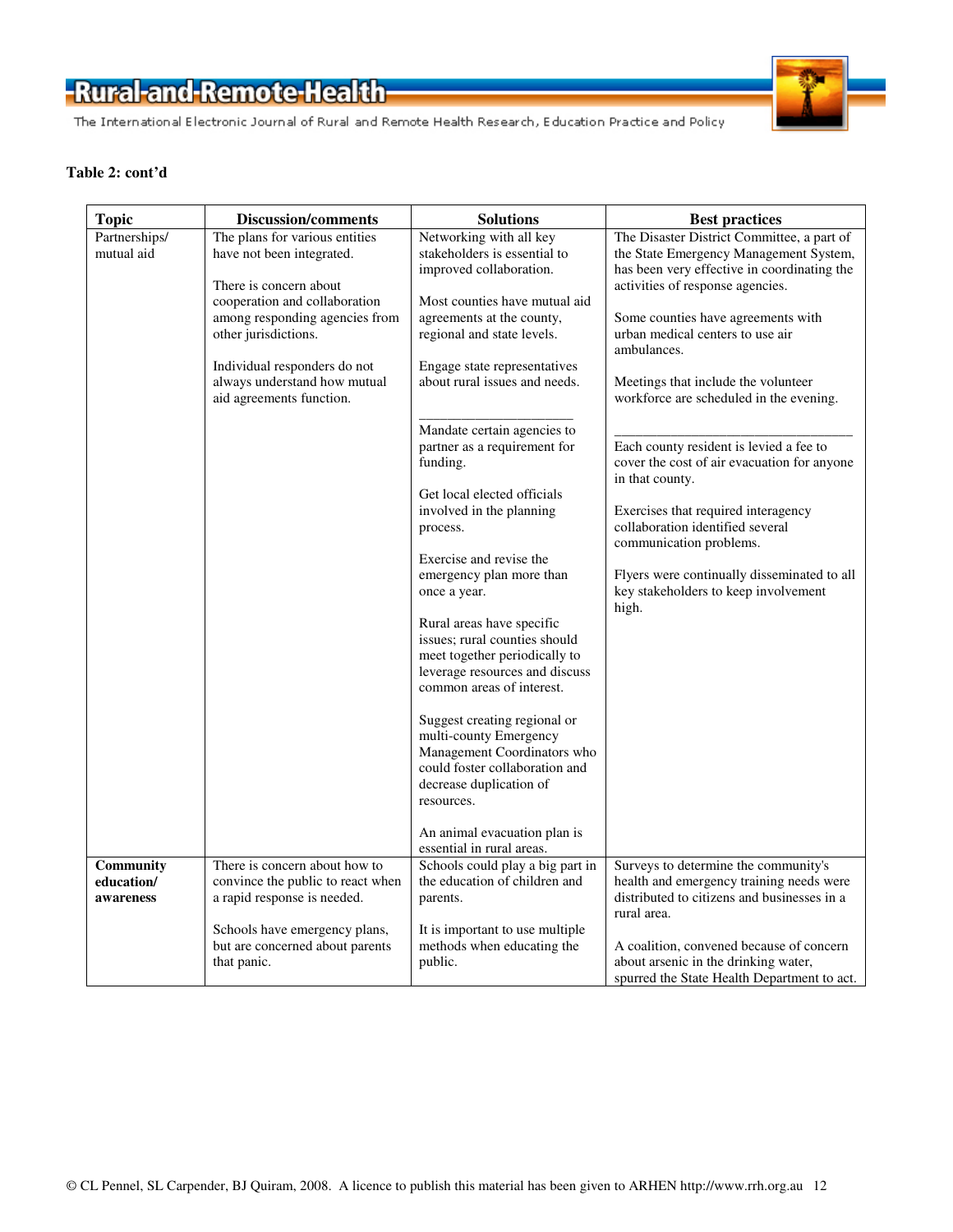The International Electronic Journal of Rural and Remote Health Research, Education Practice and Policy



#### **Table 2: cont'd**

| <b>Topic</b> | <b>Discussion/comments</b>         | <b>Solutions</b>                | <b>Best practices</b>                        |
|--------------|------------------------------------|---------------------------------|----------------------------------------------|
| Health/      | There is a healthcare personnel    | Local clinics can be designated | A Planned Parenthood group offered           |
| emergency    | shortage in rural areas.           | as a triage area during a       | care/vaccinations to all citizens in a rural |
| interface    |                                    | disaster.                       | county.                                      |
|              | Although clinics are viewed as     |                                 |                                              |
|              | an asset, clinic personnel are not | Telemedicine is available in    |                                              |
|              | included in the planning process.  | many clinics and prisons and    |                                              |
|              |                                    | might be used during an         |                                              |
|              | Local healthcare personnel are     | emergency event.                |                                              |
|              | not involved in the development    |                                 |                                              |
|              | or exercise of County Emergency    | Major hospitals could activate  |                                              |
|              | Plans.                             | mobile teams to provide care in |                                              |
|              |                                    | rural areas.                    |                                              |
|              | There is a lack of healthcare      | Urgent care and minor care      |                                              |
|              |                                    | emergency clinics established   |                                              |
|              | resources.                         | in rural areas would relieve    |                                              |
|              | Ambulance service does not exist   | urban emergency rooms and       |                                              |
|              | in all counties.                   | could function as a triage      |                                              |
|              |                                    | facility during an emergency.   |                                              |
|              | Funding should be used to build    |                                 |                                              |
|              | infrastructure; it should not be   |                                 |                                              |
|              | limited to a possible emergency    |                                 |                                              |
|              | response.                          |                                 |                                              |
| Liability    | There is concern about the         |                                 |                                              |
|              | liability issues for healthcare    |                                 |                                              |
|              | personnel who respond to an        |                                 |                                              |
|              | emergency.                         |                                 |                                              |
|              |                                    |                                 |                                              |
|              | Concerns about liability           |                                 |                                              |
|              | discourage medical personnel       |                                 |                                              |
|              | from volunteering.                 |                                 |                                              |

CNEs, Continuing nursing education; USDA, United States Department of Agriculture.

Because there is a general consensus that rural public health workers lack formal training in the concepts and principles of public health, the Roundtables also served as a forum to promote educational and training opportunities. The Roundtable was used as an opportunity to increase the awareness and knowledge of public health issues within the broader rural public health system, and to promote the statewide conference that would introduce and explain use of the planning guide.

### *Intermediate outcomes*

In an attempt to learn more about the impact of RHRs in the RRC project, an evaluation tool to measure intermediate

outcomes was created and mailed to 178 RHR participants, 7–9 months subsequent to the RHRs. Ninety-two evaluations were returned, a response rate of 51.7%. The evaluation was conducted to learn about the perceived benefits of RHRs and the types of activities in which Roundtable participants had engaged after the Roundtables. Eighty-five percent of the Roundtable participants perceived the RHR as having longterm benefits for their community and/ or organization. Roundtable participants indicated that the following took place as a result of participating in the RHRs:

• 65% met an individual at the Roundtable whom they had not previously known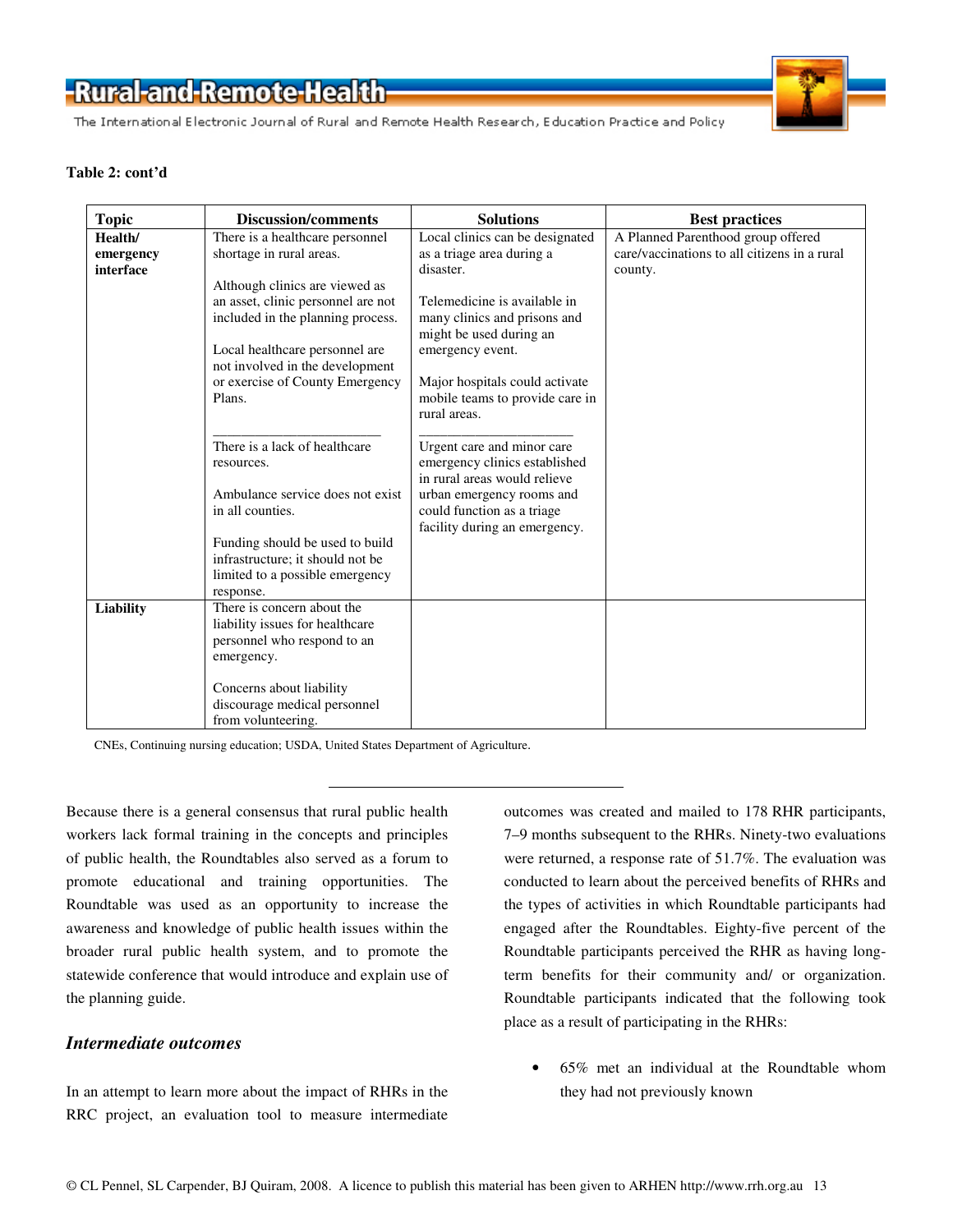The International Electronic Journal of Rural and Remote Health Research, Education Practice and Policy

- 30% contacted an individual after the Roundtable to discuss emergency preparedness
- 53% met with others in their county
- 27% met with others in surrounding counties
- 28% held a collaborative meeting to discuss emergency preparedness and response
- 23% practiced their plan using a drill or tabletop exercise
- 49% participated in local planning activities
- 37% raised community awareness or provided emergency preparedness public education
- 14% held education and/ or training activities
- 37% attended other trainings, conferences or emergency preparedness related events
- 29% increased community involvement
- 54% shared information within their county
- 33% shared information among other counties
- 39% involved other organizations, agencies, or individuals in planning
- 39% involved clinics or emergency medical services in their county in the planning process
- 20% entered into Mutual Aid Agreements with other counties, organizations, and/ or agencies
- 11% formed a coalition for rural community emergency planning
- 24% inventoried emergency and health provider resources in their county
- 34% inventoried emergency equipment, supplies, or other items
- 19% purchased items/ equipment to assist in emergency planning or response
- 28% sought out healthcare resources available in their county
- 32% increased volunteer participation
- $27\%$  addressed a specific topic(s) of concern.

### Discussion

The RHR, using the methodology discussed above, has demonstrated its value as an effective tool in working with rural communities. Initiated in 1999, the methodology has

been refined and enhanced over the past 8 years to more effectively reach stakeholders, ensure attendance and participation, promote sharing and discussions, build stakeholder networks and encourage continued communication and collaboration.

Rural community members are generally considered the communities' most valued asset. Through their close relationships, well-developed networks and shared experiences, rural residents bring a great deal of strength and resiliency to their communities. Because the community as a whole depends on each other for the common good, residents hold one another accountable and are willing to spend their free time helping the community through volunteer activities associated with community schools, churches, and service organizations.

Rural communities have fewer human and financial resources and residents cannot necessarily rely on, or have access to, public health and medical professionals to assume planning responsibilities. Using the RRC project as an illustrative case, rural community members must be the driving force in not only developing emergency response plans, but also in continually updating plans, tapping into existing planning structures, exercising plans and sustaining the interest and commitment of those involved. The accountability and interdependence mentioned previously helps facilitate and advance the planning processes. Many rural residents fill multiple roles through various volunteer and elected positions, serving on committees, and assisting in community projects. These shared associations may help facilitate better collaboration and cooperation among the segments of the community. Common membership in organizations such as parents teacher association/parent teacher organization, faith-based organizations and committees, athletic leagues, and civic organizations, encourages communication and the dissemination of information throughout the community. Key stakeholders, or those known for 'getting things done', are easily identified in rural communities and this designation carries with it a credibility that allows the key stakeholders to lead, delegate and/or accomplish necessary tasks.

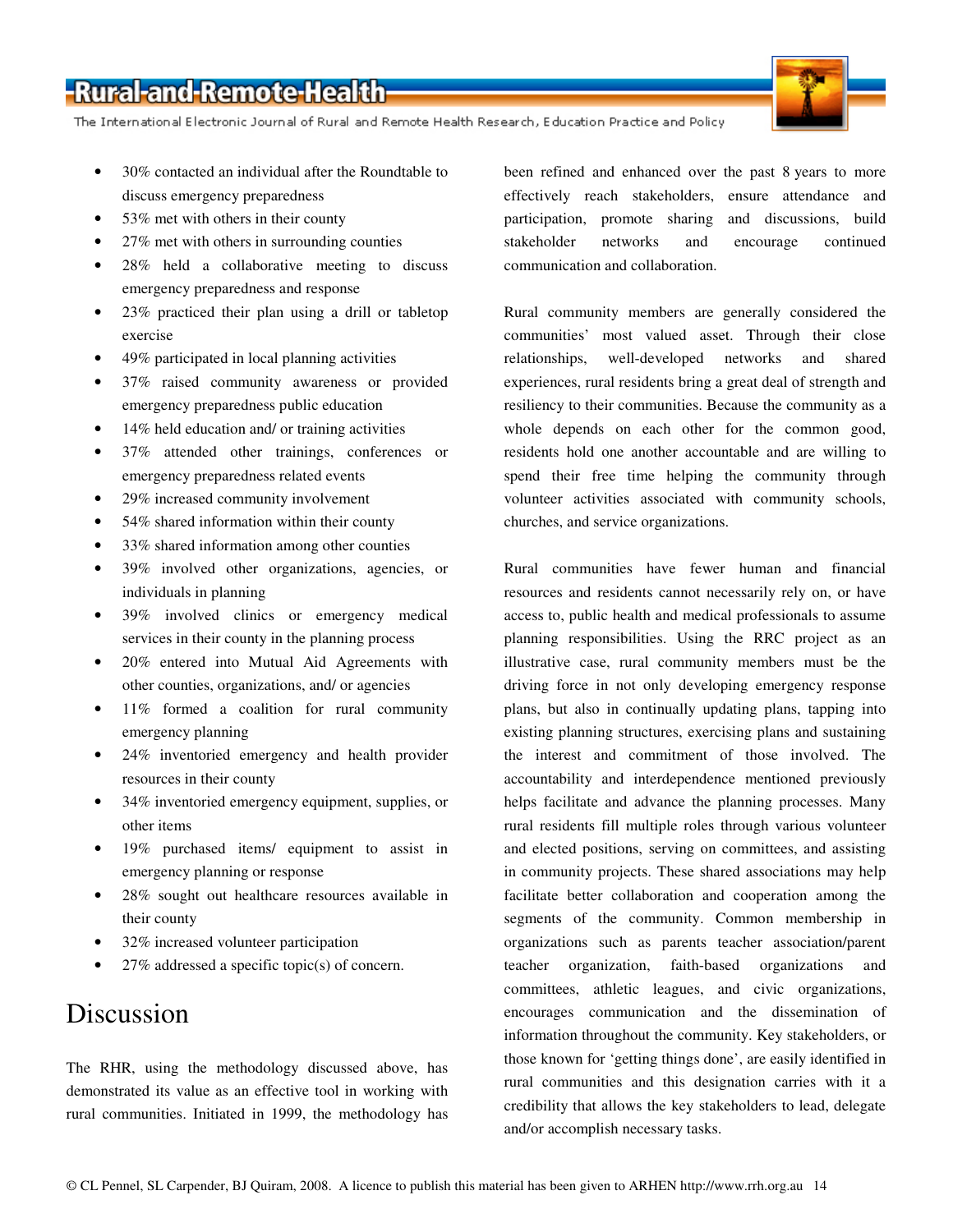The International Electronic Journal of Rural and Remote Health Research, Education Practice and Policy

Members of rural communities are often required to be particularly creative when addressing emergency preparedness issues due to lack of local resources. With fewer resources at their disposal, rural communities have learned to identify and utilize their unique strengths to overcome resource deficits when responding to emergencies and natural disasters. Rural communities have coped effectively with disasters in the past and have used the lessons learned to prepare for the challenges of responding to new types of emergencies and public health threats.

### *Limitations*

Several limitations exist for this strategy. There are geographic limitations in that this strategy has only been utilized in rural communities in Texas, South Dakota and Maine, USA. Efficacy depends on several other factors, including consistencies in methodology and staffing, characteristics of participating community stakeholders, continued communication and readiness of communities to address specific public health issues. No formal quantitative evaluations have been conducted for this strategy to attest to its effectiveness in impacting the long-term health of participating communities. Initial qualitative results indicate an expansion of local networks, improved collaborative planning and increased community activities, efforts and information sharing. Additionally, the RRC project was funded by the Texas Department of State Health Services (DSHS) Hospital Preparedness Program. However, during this time period, Centers for Disease Control and Prevention Public Health Preparedness and Department of Homeland Security funding were also available at the state, regional and/or local levels. The resulting activities cannot necessarily be attributed solely to this project and participation in the RHRs.

### Conclusion

Through the RHRs, rural residents gained an understanding of the vital role of community members in planning and response efforts; the importance of collaborative,

multidisciplinary planning and response procedures and practices; and the existence of shared strengths and resources to enable the protection of life and property. Ultimately, it is a community effort with community-wide involvement that will enable rural areas to successfully face the challenges of planning for and responding to all public health emergencies.

It will be the responsibility of public health professionals to effectively shape the programs and policies needed to improve population health during the coming century<sup>10</sup>, which should occur at the federal, state and local levels. The Roundtable brings together the broader, non-traditional rural public health system in face-to-face discussions to jointly identify and address local public health issues and the local dynamics that affect these issues. Rural Health Roundtables can create linkages among rural stakeholders, as well as between rural community and other local, regional and state planning efforts, activities and resources. It serves as a catalyst of change for communities to improve their health, to prepare them for the unknown, and to strengthen or create networking among neighboring communities. The RHR strategy has significant potential for replication and application to all areas of rural public health.

### Acknowledgements

Funding for the Rural Ready Communities project was provided by the Texas DSHS. Special thanks to the DSHS Hospital Preparedness Program and the Texas Health Institute (formerly the Texas Institute for Health Policy Research) for their collaboration on this project.

### References

1. US Department of Health and Human Services. *Healthy People 2010*, 2nd edn; vol II. Washington, DC: US Government Printing Office, 2000.